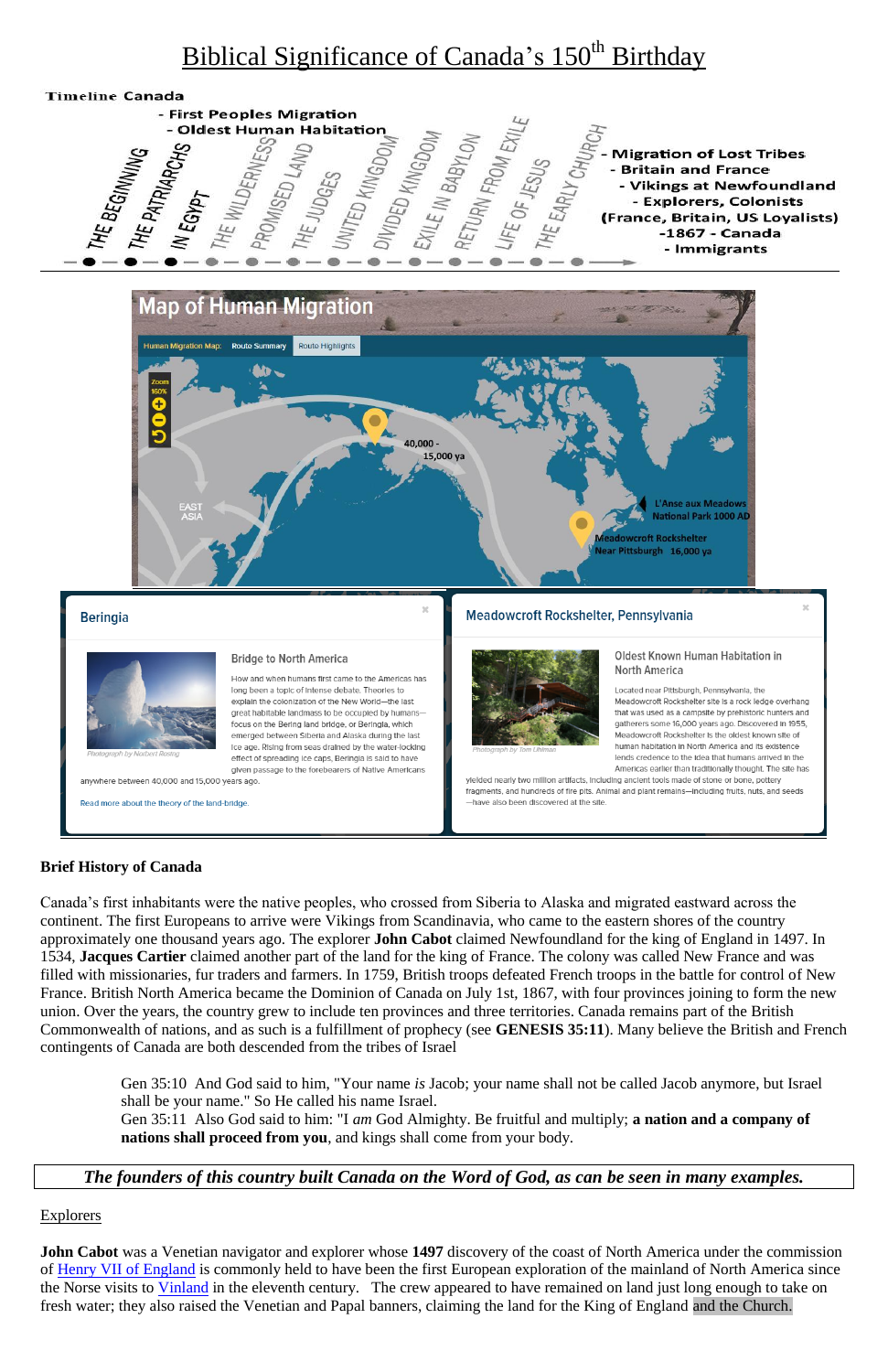

**Jacques Cartier** (1491-1557) was a French explorer who led three expeditions to Canada, in 1534, 1535, and 1541. He was looking for a route to the Pacific through North America (a Northwest Passage) but did not find one. Cartier paved the way for French exploration of North America. Cartier sailed inland, going 1,000 miles up the St. Lawrence River. He also tried to start a settlement in Quebec (in 1541), but it was abandoned after a terribly cold winter. Cartier named [Canada;](http://www.enchantedlearning.com/school/Canada/) "Kanata" means village or settlement in the Huron-Iroquois language.

**Samuel de Champlain** (1567?-1635) was a French explorer and navigator who mapped much of northeastern North America and started a settlement in Quebec. Champlain also discovered the lake later named for him (1609) and was important in establishing and administering the French colonies in the New World.

In 1533, **Jacques Cartier** sailed up the St. Lawrence River to Montréal. To commemorate the founding of Montréal, Cartier wrote in his diary "…we all kneeled down in the company of the Indians and **with our hands raised toward heaven yielded our thanks to God**."

**Henry Hudson** (1565-1611) was an English explorer and navigator who sailed to northern North America four times. Hudson died in 1611 after his crew mutinied and left Hudson, his son, and seven crew members adrift in a small, open boat in Hudson Bay.



The "Father of New France," **Samuel de Champlain**, wrote in his diary about the natives, "…(the aborigines are) living without God and without religion…I thereupon concluded in my private judgement that I should be committing a great sin if I did not make it my business to devise some means of **bringing them to the knowledge of God**."

**[Bishop John Strachan](http://www.ccheritage.ca/biographies/johnstrachan)**, a leader who helped form our public education system, stated that "the church must continue to play a central role in education. You cannot divorce religion from education because schools will inevitably reflect the philosophical and religious or (irreligious) biases of those who direct them."

In 1886, **[William Howland](http://www.ccheritage.ca/biographies/williamhowland)** ran for Mayor of Toronto. During his campaign, Howland would urge voters, "Let us keep the city, a **God-fearing city**, and I would rather see it thus than the greatest and richest city in the continent". He won and became Toronto's 25th Mayor.

**David Thompson**, explorer and statesman, developed maps from his surveys between 1784 and 1812. Many of his maps are still being used today. Thompson's words give the reason he endured the physical hardship of exploration "so that these physically impenetrable barriers may be **traversed and the Gospel be spread**."

> Psa 72:8 He shall have dominion also from sea to sea, And from the River to the ends of the earth.

**[Sir Samuel Leonard Tilley](http://www.ccheritage.ca/biographies/leonardtilley)**, **Premier of New Brunswick** and one of the **Fathers of Confederation**, rose each morning to start his day **with prayer and Scripture reading**. As the 33 fathers gathered in Charlottetown to discuss and draft the terms of the British North American Act, there are were many suggestions on what to call this new "United Canada." That morning, as Tilley read from Psalm 72:8, he became so convinced that Canada should **be a nation under God**, that when he came down to the Conference session, he presented the inspired "Dominion of Canada." The other Fathers readily agreed and accepted. Today, The following words hang in the corridor near the confederation Chamber in Province House: "In the hearts of the delegates who assembled in this room on September 1, 1864, was born the Dominion of Canada**. Providence being their guide** they builded better then they knew."

# **The Education System**

**[Egerton Ryerson](http://www.ccheritage.ca/biographies/egertonryerson)**, father of public education in Canada, wanted a "common patriotic ground of comprehensiveness and avowed (or maintain) Christian principles." He wrote the textbook *First Lessons in Christian Morals* which was published in 1871. Ryerson clearly said that the Ontario school system was to be a "Christian public school system."

Many of our greatest Canadian universities were founded as denominational seminaries to educate future church leaders: -King's College in Nova Scotia, now know as Dalhousie University, was founded by the **Anglicans**. -The University of Ottawa, founded by the **Roman Catholic** Church, and one of Canada's first bilingual Universities. -McMaster University, was founded by the **Baptists**.

**The Ontario Public School Act** of 1896 stated that "It shall be the duty of every teacher of a public school to teach diligently and faithfully all of the subjects in the public school course of study; to maintain proper order and discipline in his pupils in his school; to encourage his pupils in the pursuit of learning; to include, by precept and example, **respect for religion** and the principles **of Christian morality** and the highest regard for **truth, justice, love of country, humanity, benevolence, sobriety, industry, frugality, purity, temperance** and all other virtues."



#### **Confederation, National Symbols and Emblems**

**Canada's coat of arms**, adopted in 1921, stands upon the Latin phrase "A Mari Usque Ad Mare," which when translated means **"from sea to sea" a reference to Psalms 72:8**.

The present design was approved in 1994 and shows a ribbon behind the shield with the motto of the Order of Canada, "Desiderantes meliorem patriam" which translates "**They desire a better country**" which stems from **Hebrews 11:16.**

 Heb 11:16 But now they desire a better, that is, a heavenly *country.* Therefore God is not ashamed to be called their God, for He has prepared a city for them.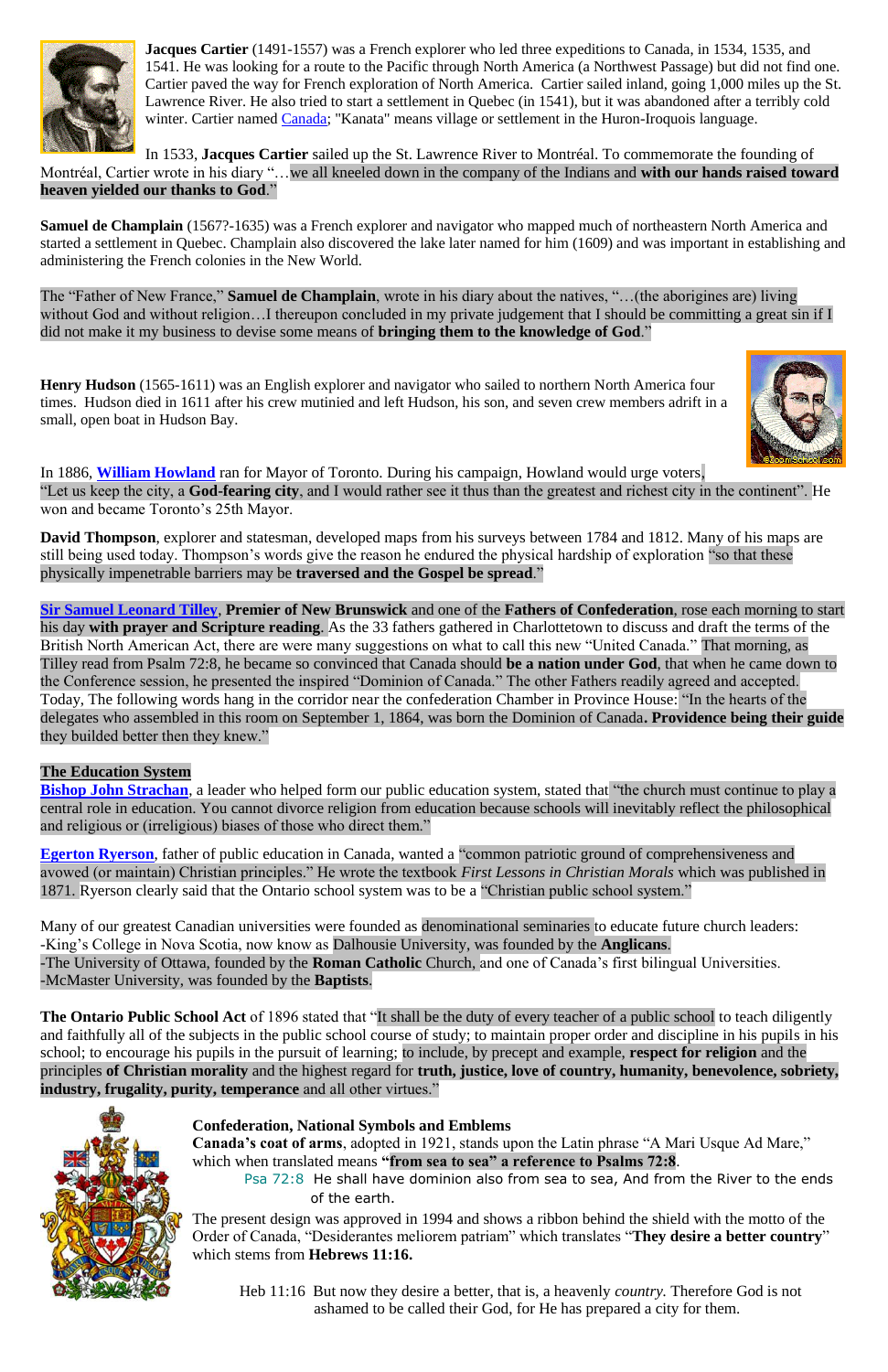There were many moments in government history where **God was given the honour**. For example on January 31st, 1957, Parliament proclaimed that **Thanksgiving Day** will be celebrated on the second Monday in October and it will be "**A Day of General Thanksgiving to Almighty God for the bountiful harvest with which Canada has been blessed**."

> Canada's parliament buildings in Ottawa contain scriptures carved into the stones: **EPHESIANS 6:13** is written around the altar in the memorial chamber: "Wherefore take unto you the whole armour of God, that ye may be able to withstand in the evil day, and having done all, to stand"

The **Canadian Bill of Rights**, introduced in 1960, begins with, "The Parliament of Canada, affirming that the Canadian Nation is founded upon principles that acknowledge the supremacy of God." (See attachment)



**PSALM 139:8-10** is found on the wall in the same room beside a list of wars in which Canadians have fought

**Psa 139:8-10** If I ascend up into heaven, thou *art* there: if I make my bed in hell, behold, thou *art there. If* I take the wings of the morning, *and* dwell in the uttermost parts of the sea; Even there shall thy hand lead me, and thy right hand shall hold me.

On the outside of the Peace Tower, **PSALM 72:8**, **PROVERBS 29:18,** and **PSALM 72:1**are all engraved.

**Pro 29:18** Where *there is* no vision, the people perish

**Psa 72:1** Give the king thy judgments, O God, and thy righteousness unto the king's son.

# **Health care**

Faith communities have been involved in the provision of health care services in Canada since the mid-17th century. The country's earliest health care institution, the Hôtel-Dieu de Québec, was founded by the Augustines Hospitalières in 1639. Many other religious groups comprised especially of religious women and Christian laypersons have been in the forefront of every effort against disease that this country has known.

Churches recognized that, "If one member suffers, all suffer together with it; if one member is honoured, all rejoice together with it" **(1 Cor. 12:36).** Jesus' ministry includes many healing stories **(Matt. 8:16–17; John 9:1–3; Matt. 25:36; John 10:10**). The churches saw human beings as images of a God of life who desired healing and health of not only the body, but also of the mind and soul. This was described by the churches as "holistic" ministry, the realization that, "Your faith has made you whole" (**Mark 10:52**).

# **A Time of Transformation**

- Whereas many of our nation's leaders, including our founding fathers, stood for Christian principles, the governments today are trying to change the laws of Canada to reflect the more "diverse population" that lives in this country.
- These changes have resulted in a moral decline in the country. Increases in violent youth crime, suicides among young people and the number of single parent families are only a few matters of concern.
- Christian morality and values are under attack in public schools (as being intolerant)
	- o Prayer or Bible readings gone
	- o The Criminal Code of Canada permits what scripture teaches is wrong
		- "sexual orientation" as a basis for protection from hate crimes. ( This means certain passages in the Bible could be considered "hate literature")
		- Abortion is accepted 1969 Abortion decriminalized, 1974-2010 = **3,191,362** "reported" abortions
			- The "sex education" curriculum teaches children alternative lifestyles condemned in scripture

- Our Founding Fathers would surely be outraged to hear and see all that is going on in our once-Christian nation.
- It was a conscious step to replace the **Christian British& French heritage** by a modern man-made United Nations philosophy of diversity and multi-culturalism - a trend that continued especially under Pierre Trudeau (1968-1984) and until today. Of course, in a multi-cultural society, Christianity is only *one out of many* religions. Modern Canada therefore has no other values but "diversity".

# **Secularization of Canada**

To secularize is to treat something as **belonging to the world**, rather than to God, and to judge the **worth** of things according to their **usefulness** in human activity. For example, the Lord's Day Act is regarded as valuable because it gives workers a weekly rest and therefore increases productivity, not because it honours God; religious education is good because it produces wellbehaved citizens, not because it cultivates a person's love of God.